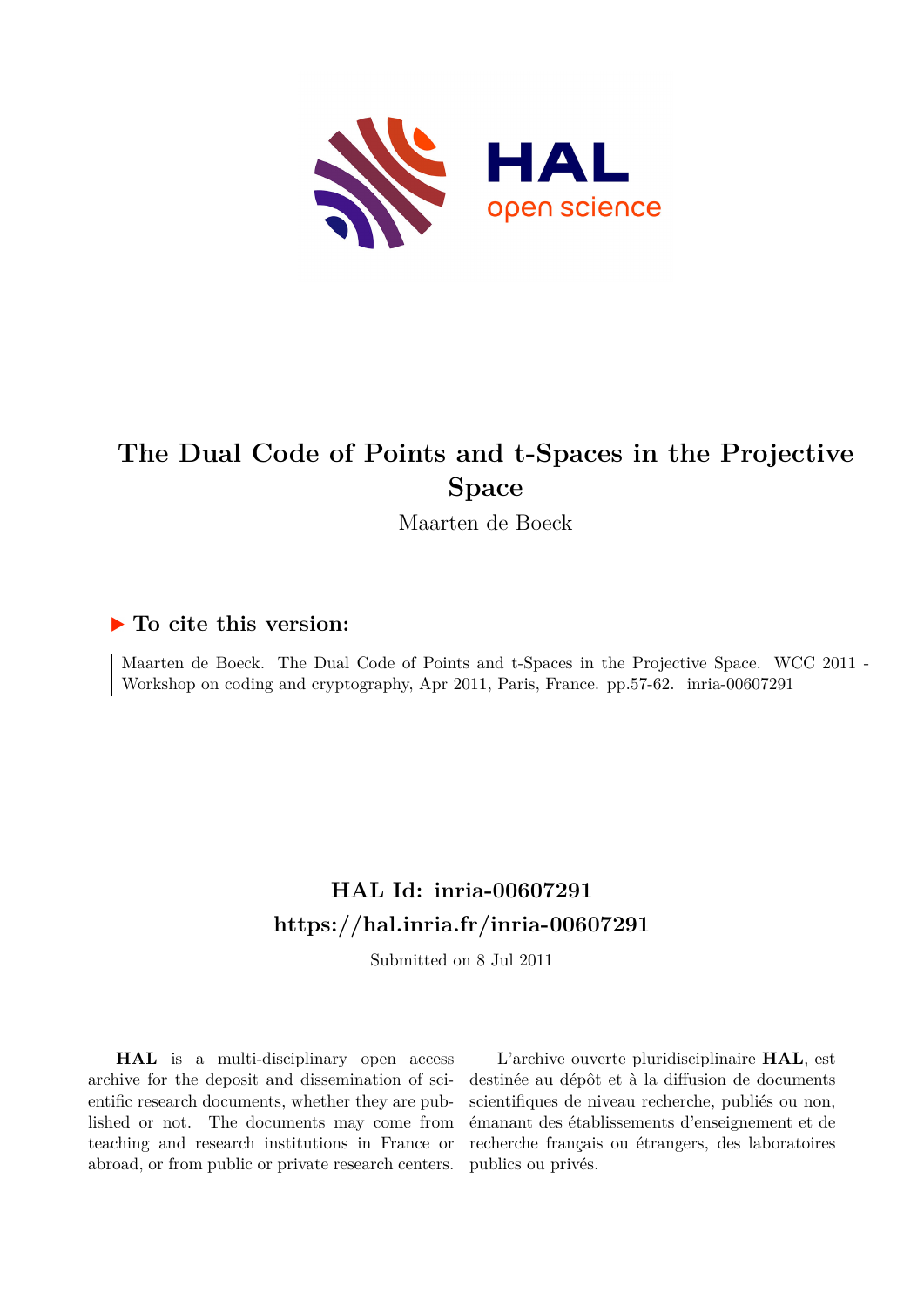## The Dual Code of Points and t-Spaces in the Projective Space

Maarten De Boeck<sup>\*</sup>

Ghent University, Department of Mathematics, Krijgslaan 281 - Building S22, 9000 Ghent, Belgium mdeboeck@cage.ugent.be

**Abstract.** The most important results on  $C_t^{\perp}(n,q)$ , the dual code of points and t-spaces in  $PG(n, q)$  are presented. We focus on the minimum distance and on the small weight codewords. In the third section, a recent result about the classification of the small weight codewords in  $C_{n-1}^{\perp}(n,q)$ , q even, is given.

Keywords: Linear codes; Projective spaces; Small weight codewords

#### 1 Introduction

In the 1970's, the p-ary code of points and lines in a projective plane was introduced. In the same decade, also the study of the linear code  $C_t(n,q)$  generated by the points and  $t$ -spaces ( $t$ -dimensional subspaces) of the projective space  $PG(n, q)$  began. The dimensions and minimum distances of these codes have been found and their minimum weight codewords were classified. However, there remain unanswered questions, even in the case of the projective plane  $PG(2, q)$ . Also in the case of the linear codes of non-Desarguesian projective planes, there are still many open problems.

The dual code  $C_t^{\perp}(n,q)$  of these codes has been studied as well, but, in general, less is known about them. The question about the minimum distance has only been answered in some specific cases. We will start by introducing these codes.

**Definition 1.** *The incidence matrix*  $M_{n,q,t}$  *of the points and the t-spaces in the projective space*  $PG(n, q)$  *is the*  $\{0, 1\}$ *-matrix whose columns are indexed by the points and whose rows are indexed by the* t*-spaces, and such that the entries fulfill*

$$
(M_{n,q,t})_{i,j} = \begin{cases} 1 & \text{if the } i\text{-th } t\text{-space contains the } j\text{-th point} \\ 0 & \text{otherwise} \end{cases} \tag{1}
$$

**Definition 2.** The p-ary code  $C_t(n,q)$ ,  $q = p^h$  and p prime, is the linear code *over*  $\mathbb{F}_p$  *generated by the rows of*  $M_{n,q,t}$ *.* 

<sup>⋆</sup> The research of the author is supported by FWO-Vlaanderen (Fund for Scientific Research - Flanders).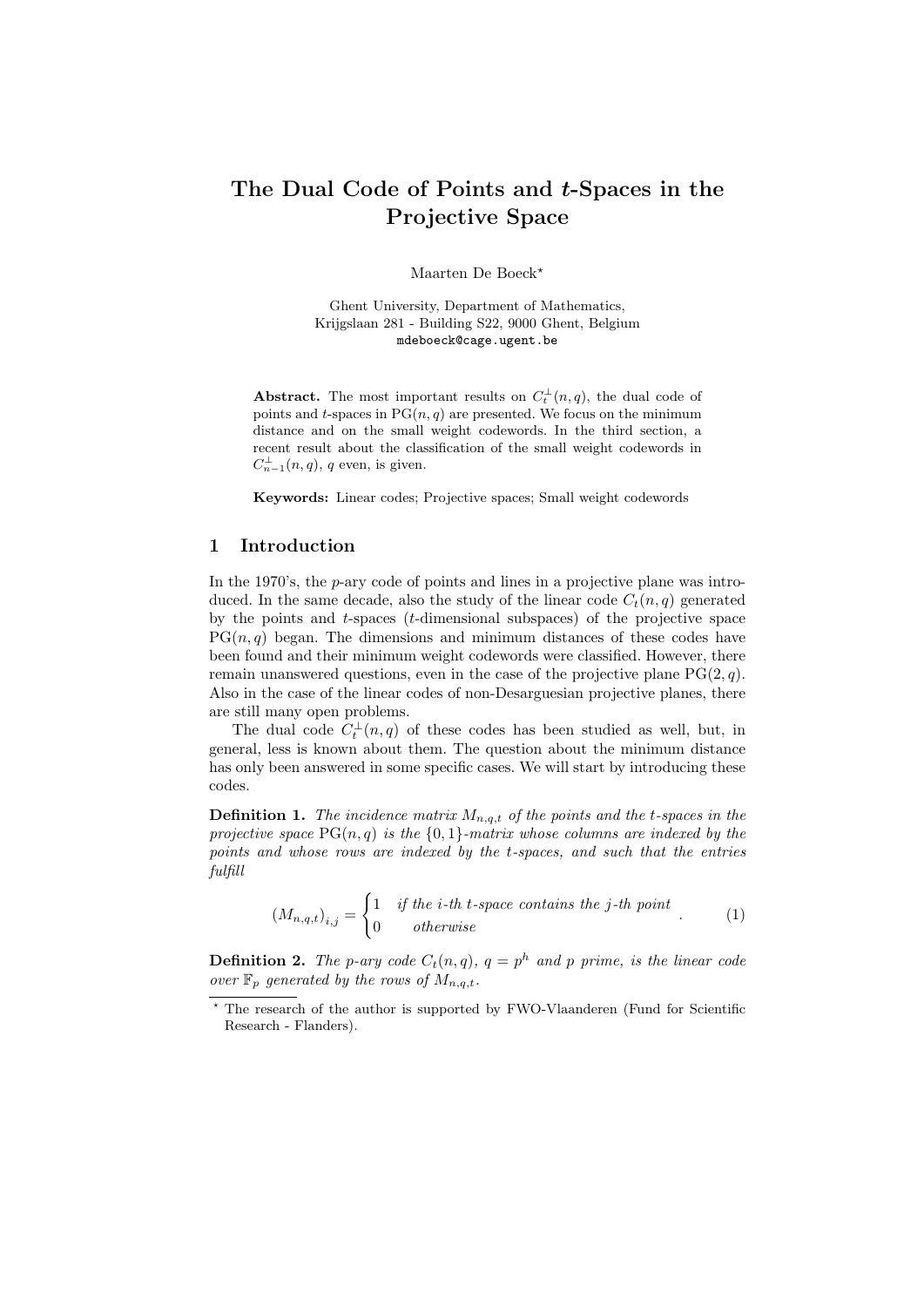The dimension of the codes  $C_t(n, q)$ , and hence of their duals, is known by a theorem of Hamada.

**Theorem 1** ([6]). Let  $q = p^h$  and let k be the dimension of the p-ary code  $C_t(n,q), 0 < t < n.$  Then:

$$
k = \sum_{s_0} \cdots \sum_{s_{h-1}} \prod_{j=0}^{h-1} \sum_{i=0}^{L(s_{j+1}, s_j)} (-1)^i {n+1 \choose i} {n+s_{j+1}p-s_j - ip \choose n}, \quad (2)
$$

*with*  $s_h = s_0$ *. The summation indices fulfill* 

$$
t+1 \leq s_j \leq n+1
$$
 and  $0 \leq s_{j+1}p - s_j \leq (n+1)(p-1)$ ,

*with*

$$
L(s_{j+1}, s_j) = \left\lfloor \frac{s_{j+1}p - s_j}{p} \right\rfloor.
$$

For the case  $t = n-1$ , i.e. the code of points and hyperplanes, the dimension was known earlier and is given by the following, easier, formula.

**Theorem 2** ([5]). The dimension of the p-ary code  $C_{n-1}(n,q)$ ,  $q = p^h$  and p *prime, equals*

$$
\binom{n+p-1}{n}^h + 1 \tag{3}
$$

### 2 Minimum distance and small weight codewords for q odd

In this case, the minimum distance is not known in general. However, some theorems giving bounds on these minimum distances or giving relations between these minimum distances, were proven.

**Theorem 3** ([11, **Theorem 10**]). *If*  $n \geq 2$  *and*  $1 \leq t \leq n-1$ , *then*  $d(C_t^{\perp}(n,q)) = d(C_1^{\perp}(n-t+1,q)),$  with  $q = p^h$  and p prime.

**Theorem 4** ([1, Proposition 1]). *If*  $n \geq 2$  *and*  $1 \leq t \leq n-1$ *, then*  $(q+p) q^{n-t-1} \leq d(C_t^{\perp}(n,q)) \leq 2q^{n-t}, \text{ with } q = p^h \text{ and } p \text{ prime}.$ 

Combining these results, the minimum distance can be determined when  $q = p$ .

Corollary 1. *If*  $n \ge 2$ ,  $1 \le t \le n-1$  *and p prime,*  $d(C_t^{\perp}(n, p)) = 2p^{n-t}$ *.* 

Since the minimum distances are unknown in general, the codewords of minimum weight cannot be studied. However, if  $q = p$ , not only the minimum distances are known, but also the codewords of minimum weight were classified.

58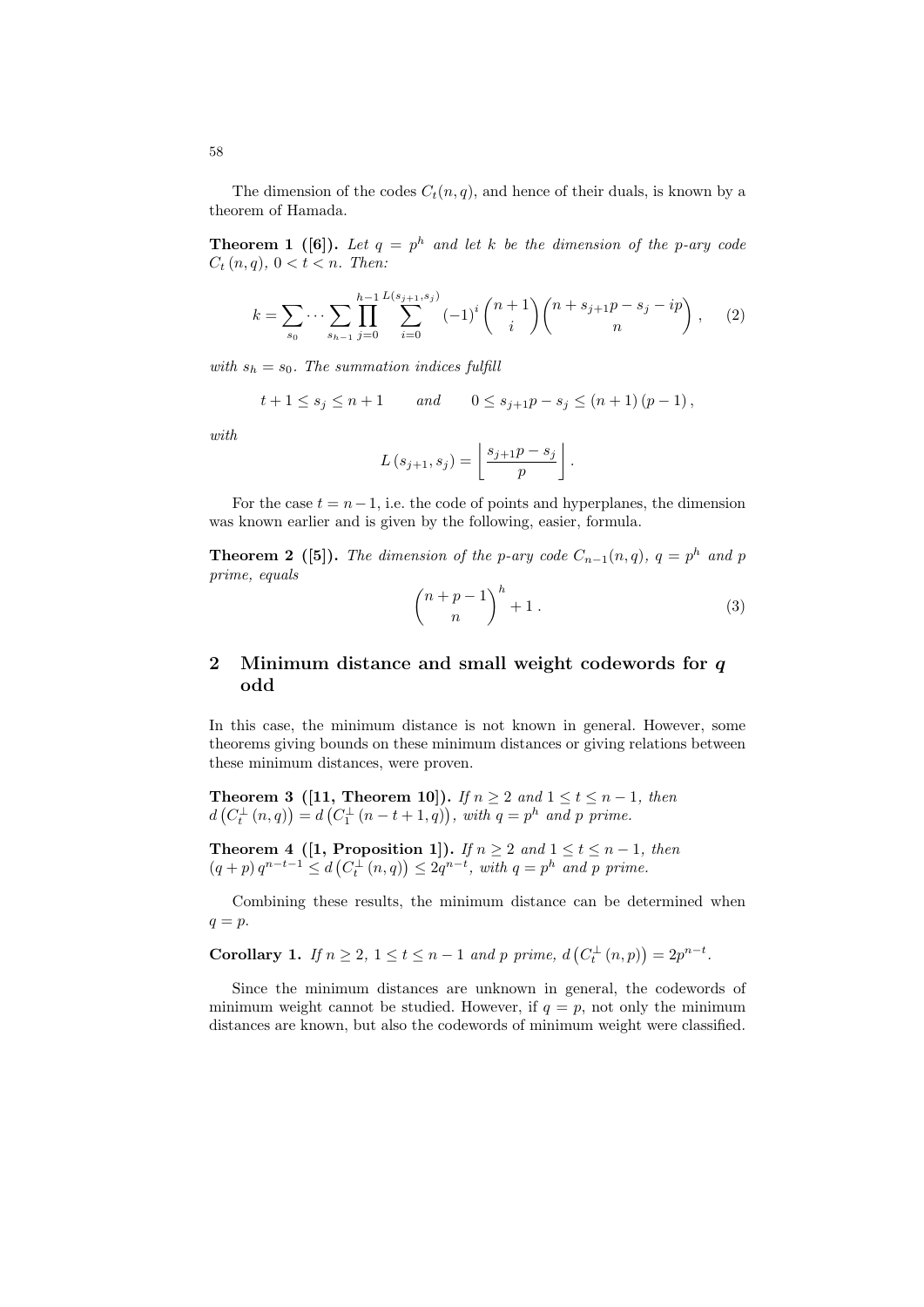**Theorem 5** ([11, **Theorem 12**]). Let c be a codeword of  $C_t^{\perp}(n, p)$ ,  $n \geq 2$ ,  $1 \leq t \leq n-1$  *and* p prime, with wt(c) = 2p<sup>n-t</sup>. Then, c =  $\alpha(c'-c'')$  with c' and  $c''$  the incidence vectors of two  $(n - k)$ *-spaces intersecting each other in an*  $(n - k - 1)$ -space, and with  $\alpha \in \mathbb{F}_p^*$ .

The construction used in this theorem, consisting of the difference of the incidence vectors of two  $(n - k)$ -spaces with a maximal intersection, was also used in the proof of Theorem 4 to construct a codeword of  $C_t^{\perp}(n,q)$ , with weight  $2q^{n-t}$ , thus giving the upper bound for the minimum distance.

The upper and lower bound of Theorem 4 were improved using various techniques. This first theorem is proven by looking at the number of different symbols occurring in the codeword.

**Theorem 6** ([11, Theorem 14, Theorem 15]). *If*  $n \ge 2$ ,  $1 \le t \le n-1$  *and*  $q = p^h$  is odd, with p prime, then  $d(C_t^{\perp}(n,q)) \geq \frac{1}{3}(4\theta_{n-t}(q)+2)$ . Moreover, *if*  $p = 7$ *, respectively*  $p > 7$ *, then*  $d\left(\hat{C}_{t}^{\perp}(n,q)\right) \geq \frac{1}{7}\left(12\theta_{n-t}(q)+2\right)$ *, respectively*  $d(C_t^{\perp}(n,q)) \geq \frac{1}{7} (12\theta_{n-t}(q) + 6).$ 

*Hereby, we used the notation*  $\theta_i(q) = \frac{q^{i+1}-1}{q-1}$ .

The upper bound was improved by constructing a codeword with weight smaller than  $2q^{n-t}$ , if q is not a prime. Such a codeword was constructed using a minimal blocking set of Rédei type.

Theorem 7 ([10, Theorem 4.13, Theorem 4.14]). *There exists a minimal*  $(n - t)$ *-blocking set* B *in* PG  $(n, q)$  *of size*  $|B| = q^{n-t} + \delta$ *, such that there is a*  $(n-t)$ -space  $\tau$  with  $|B \cap \tau| = \delta = q^{n-t-1} \frac{q-1}{p-1} + \frac{q^{n-t-1}-1}{q-1}$ . Denote the incidence *vector of* B *by*  $c_B$  *and the incidence vector of*  $\tau$  *by*  $c_{\tau}$ *. Then*  $c_B - c_{\tau} \in C_t^{\perp}(n, q)$ *and* wt  $(c_B - c_\tau) = 2q^{n-t} - \frac{q-p}{p-1}q^{n-t-1}$ .

**Corollary 2** ([10, Corollary 4.15]). *If*  $n \ge 2$ ,  $1 \le t \le n-1$  *and*  $q = p^h$  *with*  $p \neq 2$  prime, then  $d(C_t^{\perp}(n,q)) \leq 2q^{n-t} - \frac{q-p}{p-1}q^{n-t-1}$ .

Apart from the case  $q = p$ , the exact minimum distance of  $C_t^{\perp}(n, q)$  is only known for  $q = p^2$ ,  $n = 2$ ,  $t = 1$ ,  $p \in \{3, 5\}$ , if q is odd.

Theorem 8  $([7], [2, Corollary 1.2], [8, Theorem 1]).$ 

$$
- d (C_1^{\perp} (2,9)) = 15,- d (C_1^{\perp} (2,25)) = 45,- 88 \le d (C_1^{\perp} (2,49)) \le 91.
$$

The lower bound given for  $p = 7$  is better than any of the lower bounds derived before. The upper bound coincides with the upper bound of Corollary 2.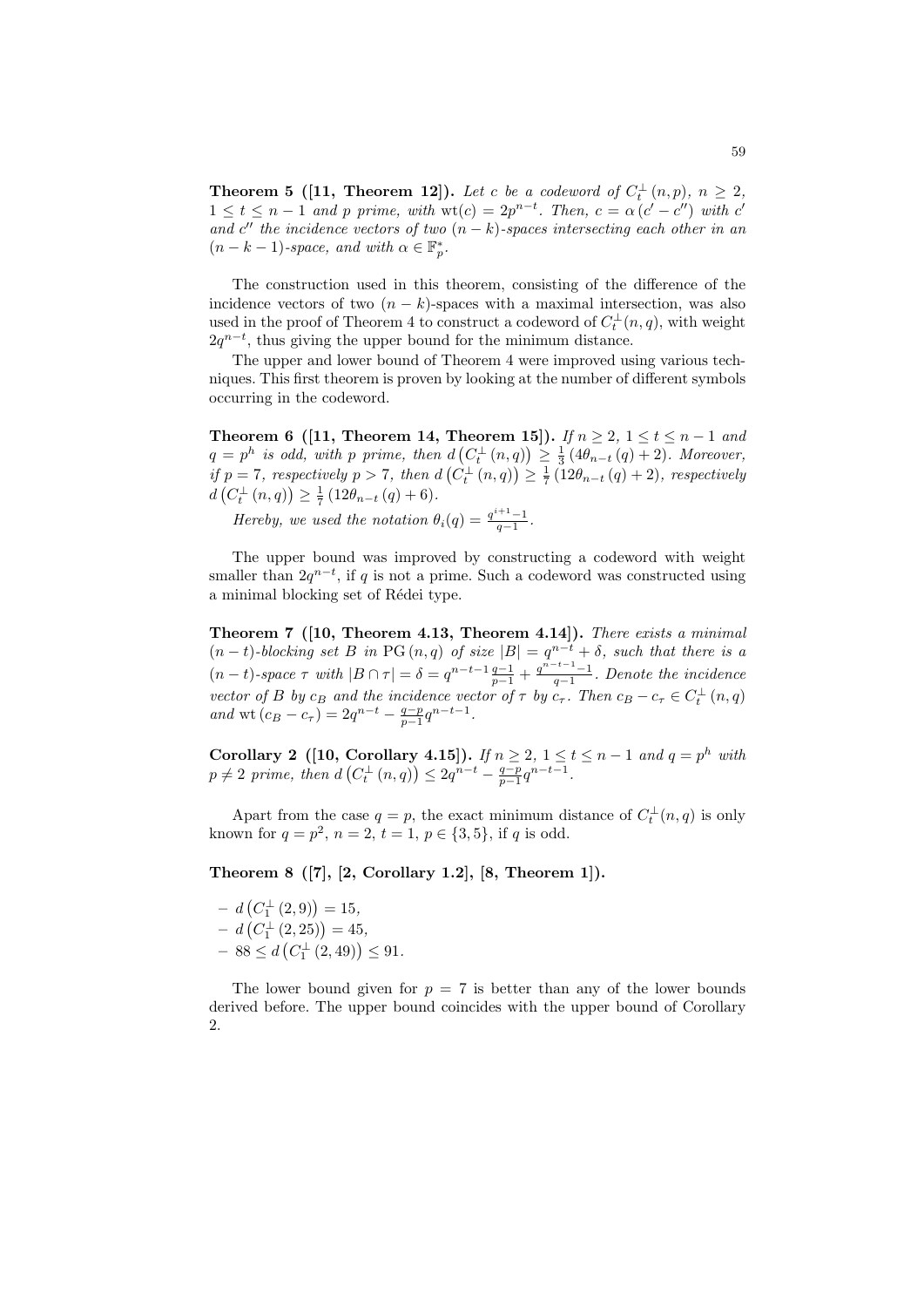### 3 Minimum distance and small weight codewords for q even

In this case, the minimum distances are known. Moreover, we have a result on the codewords of minimal weight.

**Theorem 9** ([1, **Theorem 1**]). Let  $q = 2^h$  and  $0 < t < n$ , then  $d(C_t^{\perp}(n, q)) =$  $(q+2) q^{n-t-1}$ .

**Theorem 10** ([11, **Theorem 11**]). *Consider a codeword*  $c \in C_t^{\perp}(n,q)$ ,  $0 <$  $t < n$ , such that wt  $(c) = d(C_t^{\perp}(n, q))$ . Then supp  $(c)$  is contained in an  $(n-t+1)$ *space of*  $PG(n, q)$ *.* 

Definition 3. *A hyperoval is a point set* H *in* PG (2, q)*,* q *even, such that every line in* PG (2, q) *intersects* H *in* 0 *or* 2 *points.*

The proof of Theorem 9 has two parts. In the first part, it is proven that  $(q + 2) q^{n-t-1}$  is a lower bound on the minimum distance, using earlier work of Delsarte. In the second part, it is proven that this lower bound is sharp by constructing a codeword of weight  $(q+2) q^{n-t-1}$  in the following way. Let V be a plane and  $\sigma$  an  $(n - t - 2)$ -space skew to it, and let H be a hyperoval in V. Consider the cone  $\sigma H$ , with  $\sigma$  as vertex and H as base. Then the incidence vector of  $\sigma H \setminus \sigma$  is a codeword  $c \in C_t^{\perp}(n, q)$ , with  $\text{wt}(c) = (q + 2) q^{n-t-1}$ .

The codewords constructed above are codewords of minimum weight. It is however not proven that all codewords of minimum weight can be constructed in this way. For the geometrical interpretation of codewords of minimum weight in  $C_t^{\perp}(n,q)$ , we can only rely on Theorem 10. About the codewords of small, non-minimum weight, nothing is known in general.

Recently however, the classification of the small weight codewords was done for the case  $t = n-1$ ; this is the dual code of points and hyperplanes. If we look at the codewords of minimum weight  $q + 2$  in this code, we know by Theorem 10 that the support of such a codeword is contained in a plane. It can easily be seen that their support must be a hyperoval. Hyperovals are examples of even sets.

Definition 4. *An even set is a point set* S *in* PG (2, q)*,* q *even, such that every line in* PG (2, q) *intersects* S *in an even number of points.*

Other examples of even sets are the symmetric difference of an even number of lines, the symmetric difference of hyperovals and the so-called  $(q + t)$ -arcs of type  $(0, 2, t)$  (see [4, 9, 12]). By an easy counting argument, one can see that the number of points of an even set is always even.

It is obvious that the incidence vector of an even set in a plane of  $PG(n, q)$  is a codeword of  $C_{n-1}^{\perp}(n,q)$ . One might expect that all the small weight codewords are the incidence vector of an even set in a plane of the projective space. The following two theorems state that this turns out to be true. However the width of the interval of weights for which all codewords are the incidence vector of an

60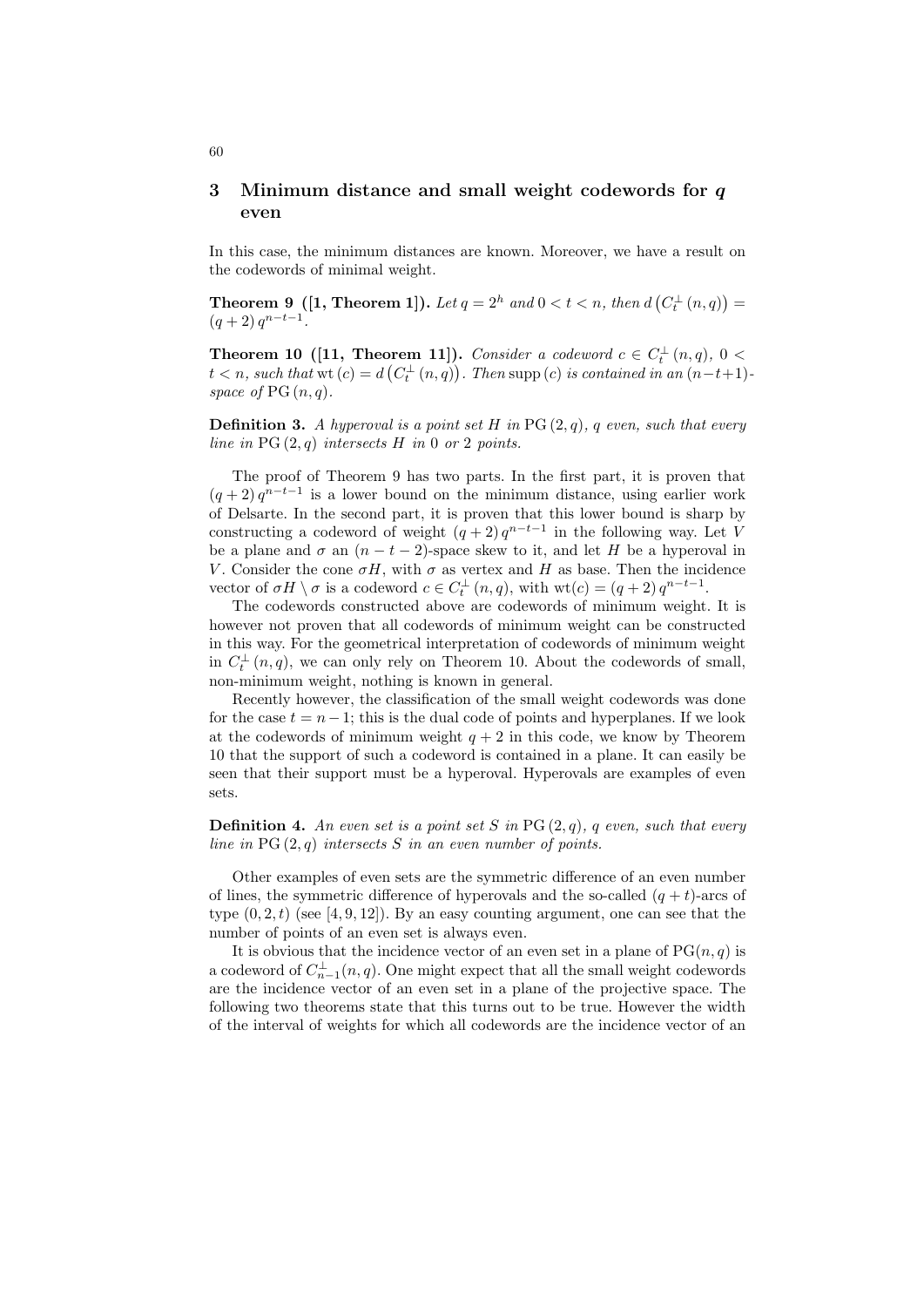even set depends on the fact whether  $q$  is a square. If  $q$  is a non-square, this width is at least  $\sqrt[3]{q^2}$ . If q is a square, this width is  $2\sqrt{q} - 3$ . In this case, a second possibility for the geometrical interpretation of the codewords pops up as soon as the weight of the codewords exceeds  $q + 2\sqrt{q} - 1$ . The support of the next codewords is contained in a 3-space.

**Theorem 11** ([3, Theorem 5.3]). Let c be a codeword in  $C_{n-1}^{\perp}(n,q)$ , q even, *with* wt  $(c) \leq q + \sqrt[3]{q^2} + 1$ .

- *If* q *is a non-square or* q ∈ {4, 16}*, then* c *is the incidence vector of an even set in a plane of*  $PG(n,q)$ .
- $−$  *If* q *is a square and*  $q ≥ 64$ *, then c is the incidence vector of an even set in a plane of* PG (n, q) *or the incidence vector of a set in a* 3*-dimensional Baer* subgeometry  $B$  in  $PG(n, q)$  such that the restriction of  $c$  to the positions *indexed by the points of B is a codeword of*  $C_1^{\perp}$   $(3,\sqrt{q})$ .

**Theorem 12** ([3, Corollary 4.13]). Let c be a codeword in  $C_{n-1}^{\perp}(n,q)$ ,  $q =$  $2^h \geq 64$  *a square, such that* wt $(c) < q + 2\sqrt{q}$ . Then, it is the incidence vector of *an even set in a plane of*  $PG(n, q)$ *.* 

The proof of both theorems relies on the classification of the small blocking sets. We have a closer look at the second possibility occurring in the case  $q > 64$ square.

**Theorem 13** ([3, Theorem 4.12]). *If*  $\overline{c} \in C_1^{\perp}$  (3,  $\sqrt{q}$ ), q even, is completed to *a vector* c by zeros on the positions indexed by the points of PG  $(n, q) \ B$ , with B a 3-dimensional Baer subgeometry in PG  $(n, q)$ , then  $c \in C_{n-1}^{\perp}(n, q)$ .

Hence, the bound of Theorem 12 is sharp. It corresponds with the bound  $d(C_1^{\perp}(3,\sqrt{q})) = q + 2\sqrt{q}$ , given by Theorem 9.

#### References

- 1. Calkin, N.J., Key, J.D., de Resmini, M.J.: Minimum Weight and Dimension Formulas for Some Geometric Codes. Des. Codes Cryptogr. 17, 105-120 (1999)
- 2. Clark, K.L., Hatfield, L.D., Key, J.D., Ward, H.N.: Dual codes of projective planes of order 25. Adv. Geom. 3, S140-S152 (2003)
- 3. De Boeck, M.: Small weight codewords in the dual code of points and hyperplanes in PG  $(n, q)$ , q even. Submitted to Des. Codes Cryptogr.
- 4. Gács, A., Weiner, Zs.: On  $(q + t)$ -arcs of type  $(0, 2, t)$ . Des. Codes Cryptogr. 29, 131-139 (2003)
- 5. Goethals, J.M., Delsarte, P.: On a class of majority-logic decodable cyclic codes. IEEE Trans. Inform. Theory 14, 182-188 (1968)
- 6. Hamada, N.: The rank of the incidence matrix of points and d-flats in finite geometries. J. Sci. Hiroshima Univ., Ser. A-I 32, 381-396 (1969)
- 7. Key, J.D., de Resmini, M.J.: Ternary dual codes of the plane of order nine. J. Statist. Plann. Inference 95, 229-236 (2001)